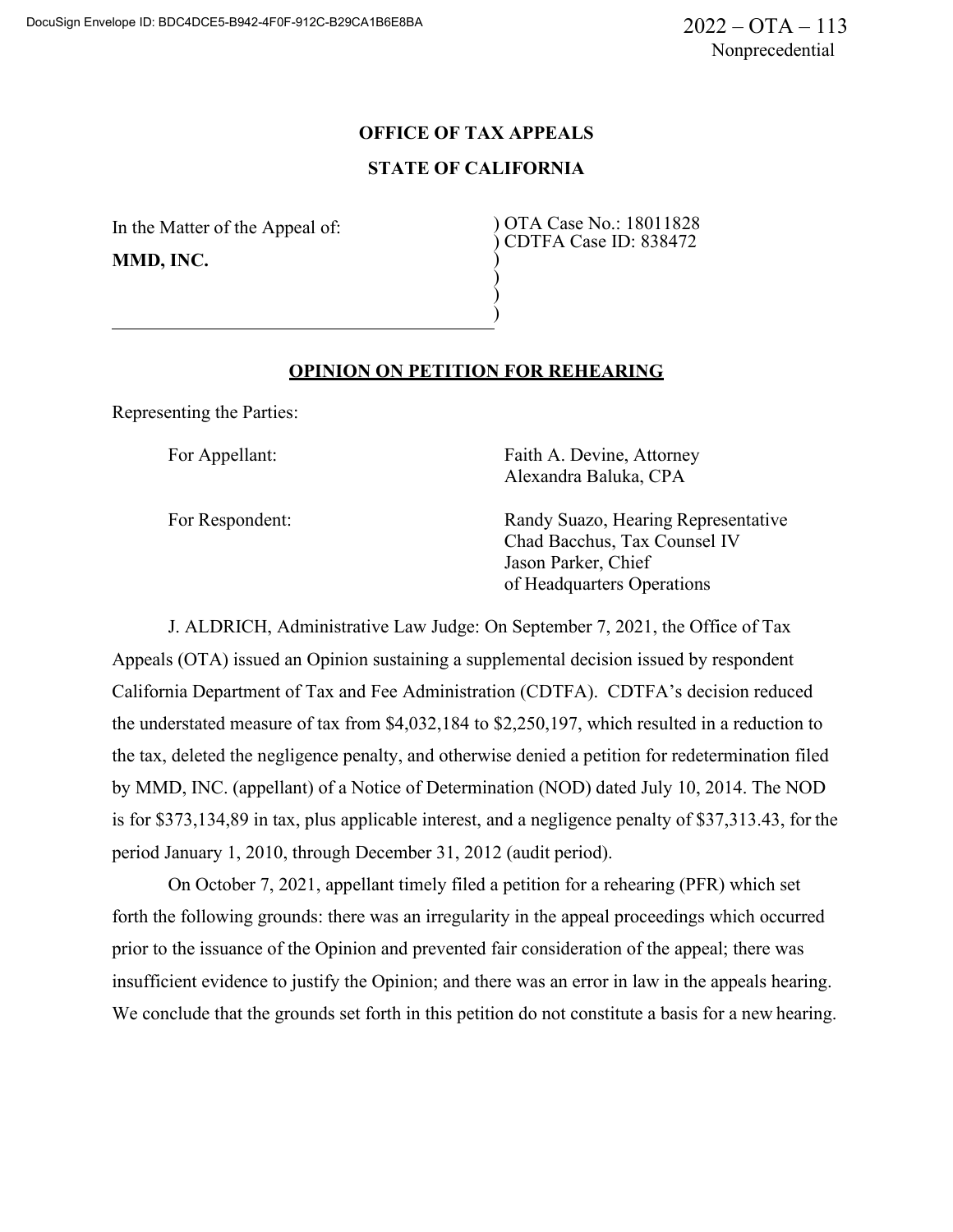OTA may grant a rehearing where one of the following grounds is met and materially affects the substantial rights of the party seeking a rehearing: (1) an irregularity in the proceedings that prevented the fair consideration of the appeal; (2) an accident or surprise that occurred, which ordinary caution could not have prevented; (3) newly discovered, relevant evidence, which the filing party could not have reasonably discovered and provided prior to issuance of the written Opinion; (4) insufficient evidence to justify the written Opinion; (5) the Opinion is contrary to law; or (6) an error in law that occurred during the appeals hearing or proceeding. (Cal. Code Regs., tit. 18, § 30604(a)(1)-(6); *Appeal of Do*, 2018-OTA-002P; *Appeal of Wilson Development, Inc.* (94-SBE-007) 1994 WL 580654)<sup>1</sup>

### *Irregularity in the appeal proceeding*

Here, we must determine whether appellant has established that there was an irregularity in the proceedings that prevented a fair consideration of the appeal. (Cal. Code Regs., tit. 18, § 30604(a)(1).) An irregularity in the proceedings warranting a rehearing would generally include any departure from the due and orderly method of conducting the appeal proceedings by which the substantial rights of a party have been materially affected. (See *Jacoby v. Feldman*  (1978) 81 Cal.App.3d 432, 446.)

First, appellant claims that the Opinion incorrectly states that the subsequent audit began in 4Q13. Appellant contends this statement is based on the comments of CDTFA's hearing representative (Mr. Suazo) during the hearing. In support of a different start date, appellant provided a copy of the Assignment Activity History, Form 414Z (414Z) for the subsequent audit period to show that it began in July of 2013. Appellant argues that if it had been given the opportunity to have CDTFA's auditor (Mr. Kennard) present as a witness then this fact could have been clarified and would be properly submitted into evidence. Appellant claims that instead, Mr. Suazo was allowed to testify about the audit without evidentiary support which deprived appellant of the right to a fair hearing and resulted in OTA's consideration of incorrect facts.

Second, appellant claims that the Opinion found the subsequent audit to be unpersuasive because appellant moved to a different business location. Appellant claims that this fact is based

<sup>1</sup> As provided in *Appeal of Wilson Development, Inc.*, *supra*, it is appropriate for OTA to look to the Code of Civil Procedure section 657 and applicable caselaw as relevant guidance in determining whether to grant a new hearing.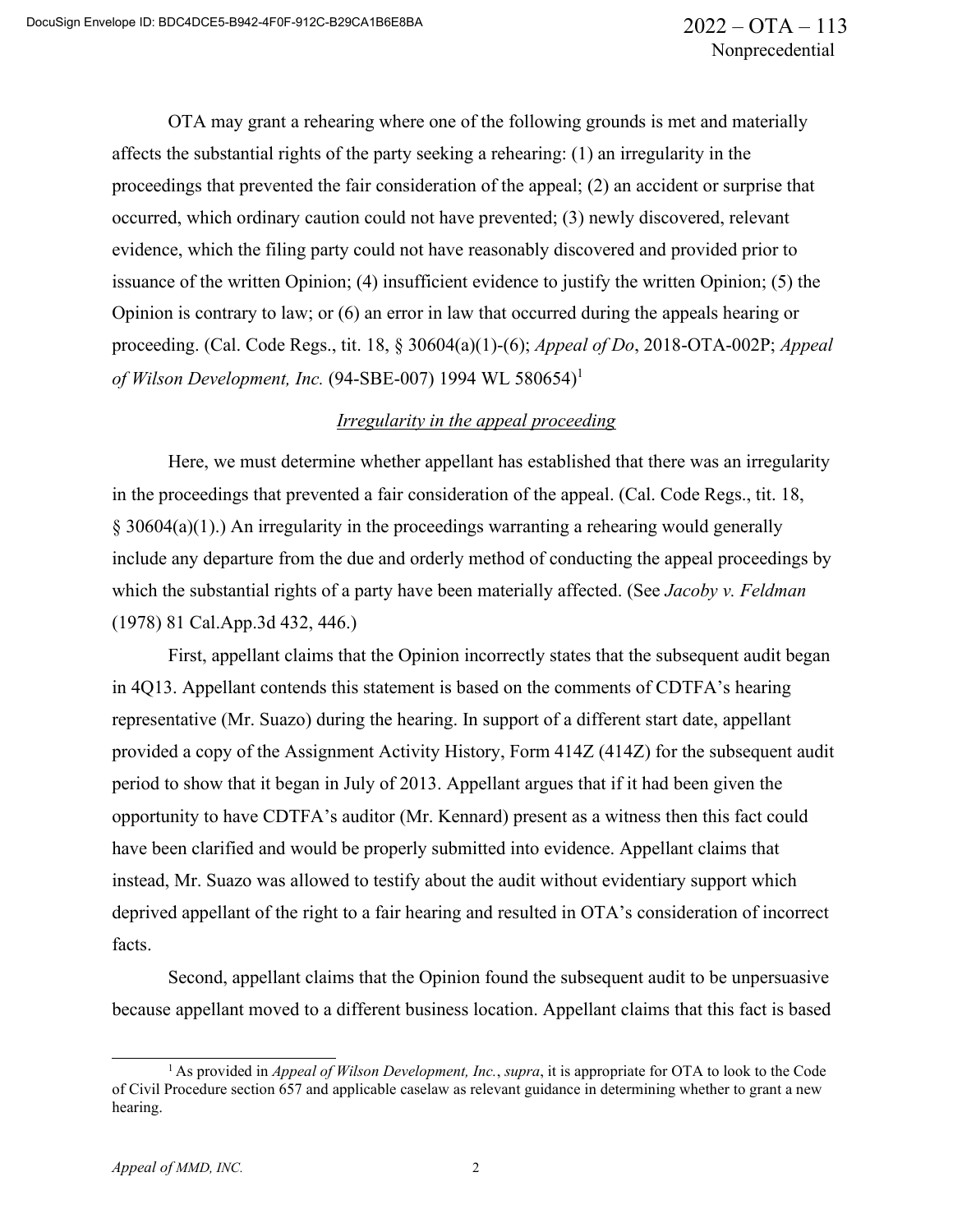upon erroneous statements made by Mr. Suazo. To prove that the fact was erroneous, appellant submitted a copy of its January 2014 lease. Once again, appellant argues that if Mr. Kennard had been available for examination, this fact could also have been clarified and properly taken into evidence. Appellant asserts that by allowing incorrect facts to be considered, appellant was deprived of the right to a fair hearing and a fair comparison of the two audits.

Third, appellant claims if it had been able to question Mr. Kennard regarding the subsequent audit then it would have assisted OTA in determining the reasonableness of the audited average sale per customer. Appellant argues that the 2015 Marijuana Business and Investor Survey (2015 Survey) referenced in the Opinion "is pure hearsay, speculative, and not probative in light of CDTFA's 2013-2016 no change audit." In support, appellant provided the Schedule of MMD's POS Daily Sales for February and March 2016 from the subsequent audit. Appellant claims that it was not allowed the full and fair opportunity to present the subsequent audit's findings.

In sum, appellant essentially argues that the denial of appellant's subpoena request of Mr. Kennard and the adoption of unsupported argument from Mr. Suazo was an irregularity in the appeal proceeding which occurred prior to the issuance of the Opinion and prevented fair consideration of the appeal.

In response, CDTFA argues that the 414Z, referenced above, shows that Mr. Kennard was unable to review appellant's records until December 1, 2016, and notes that the statute of limitations had already run on the third quarter of 2013. CDTFA asserts that both the Report of Field Audit, and NOD, which are in evidence, show the subsequent audit period is from October 1, 2013, through September 30, 2016. CDTFA, therefore, argues that appellant's assertion that the subsequent audit period began July 1, 2013, is incorrect. Next, CDTFA asserts that appellant's witness provided testimony that appellant's business location moved.<sup>2</sup> CDTFA argues that according to the hearing transcript, CDTFA's statement that the location closed at the end of December 2013 is consistent with appellant's PFR and the supporting material attached thereto (e.g., the January 2014 lease). Regarding the audited average sales price per customer, CDTFA asserts that the cannabis menu appellant provided in its post-hearing brief supports

<sup>&</sup>lt;sup>2</sup>Ms. Baluka stated as follows: "I believe that location changed earlier than 2013. I can -- I can verify the exact date, but I believe that it was a bit before" and "I believe it was at the end of the day of 2012, but I would have to – I would have to find the exact date in my records because, I mean, I don't have it in front of me. I can research it further in my files."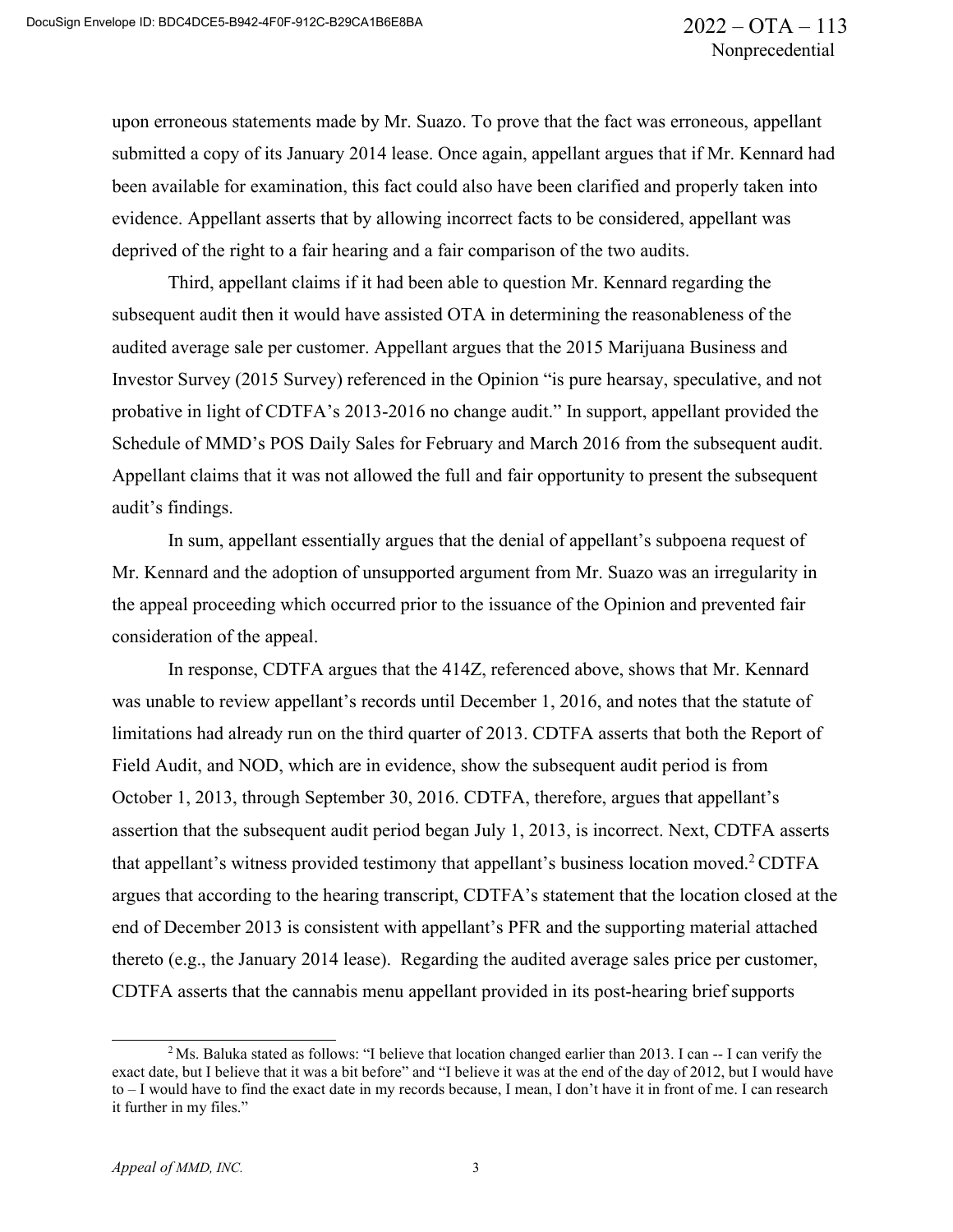CDTFA's position that the average sales price was \$50.33. CDTFA also argues that the audit schedules attached to appellant's PFR examined sales, beginning February 12, 2016, for the subsequent audit period, and that CDTFA would expect that the average sales per customer would vary from the audit at issue based on different sales factors.

Since Mr. Kennard's absence at the May 26, 2021 oral hearing is central to appellant's argument, we examine the relevant procedural history. On March 23, 2021, appellant's counsel signed a Request for Subpoena, OTA Form L-04, which was submitted together with a Motion for Discovery. Therein, appellant requested to subpoena Mr. Hastings, the auditor for the audit at issue in this appeal, and Mr. Kennard, the auditor for the subsequent audit period. Appellant stated, "Three months prior to the Appeals Conference [on November 17, 2016], the BOE initiated another audit of Appellants [sic] business for the tax years 2013 to 2016."

On April 26, 2021, CDTFA responded to appellant's subpoena request objecting to the subpoenas based on relevance, materiality, undue burden, and undue consumption of time. Regarding Mr. Kennard, CDTFA wrote:

[his] thoughts and determinations made during the subsequent audit are all memorialized in the audit workpapers [(AWPs)] for that audit, which the Department has provided to appellant. Surely, Mr. Kennard's contemporaneous notes found in the audit reports are more accurate than his testimony of what transpired several years in the past.

#### CDTFA also wrote that:

the subsequent audit . . . did not use the observation test method because many of appellant's business practices had changed. The most significant change happened in the middle of the second audit period when appellant moved its business twice, ending at a new, more profitable, location. The auditor could not perform an observation test at the new location and then project those findings to the period when the business was at the original location (i.e., the fourth quarter of 2013).

After conferring with the parties during the prehearing conference on May 5, 2021, we issued our May 6, 2021 Prehearing Order denying appellant's subpoena requests. In our analysis, we noted that Mr. Kennard was not the lead auditor, author of the audit reports, or author of the AWPs for the audit at issue; therefore, his testimony would likely be repetitive and not helpful. Also, we indicated that the subsequent audit was not before OTA and the Report of Field Audit from the subsequent audit had been submitted by appellant as an exhibit without objection. Pursuant to our May 6, 2021 Minutes and Orders of Pre-Hearing Conference, the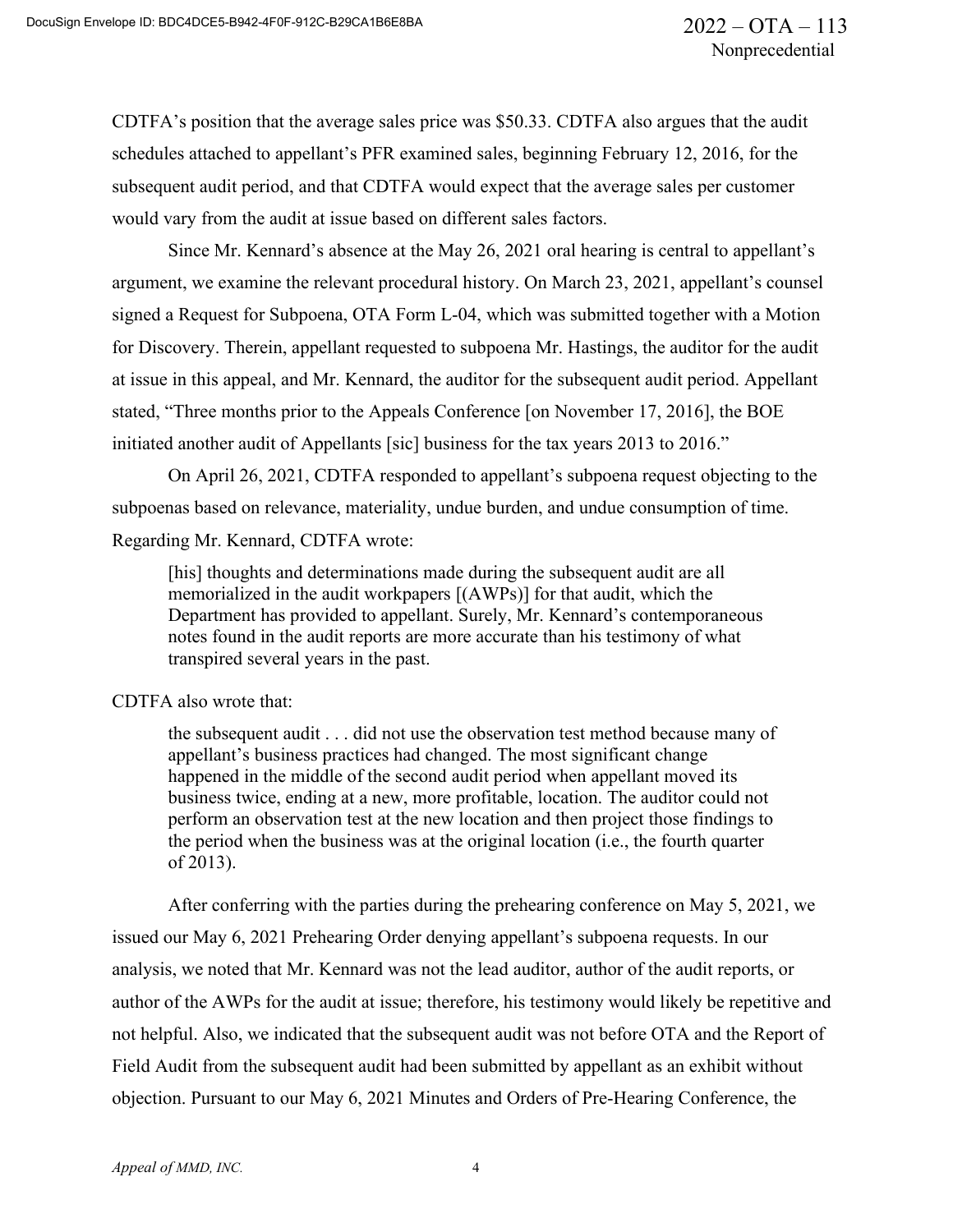deadline to submit additional exhibits was May 11, 2021. Appellant did not submit additional exhibits (e.g., the 414Z; the January 2014 lease; POS Daily Sales for February and March 2016), request a postponement, or otherwise respond to our May 6, 2021 Prehearing Order. Based on the procedural history, we find appellant's argument regarding an irregularity pertaining to the subpoena request denial of Mr. Kennard to be unfounded.

We now address appellant's assertions that the Opinion improperly relied on CDTFA's argument as if it were testimony. Appellant claims that the panel "assured appellant that it would not consider any statements made by Mr. Suazo." However, a more accurate reading of the hearing transcript shows that the panel clarified the difference between testimony and argument. OTA may consider the arguments raised by either party, whether raised in briefing or at the hearing; however, we will not make a factual finding based solely on unsworn statements or oral argument. Nevertheless, both testimony and argument are part of the oral hearing record. (Cal. Code Regs., tit. 18, § 30102(q).) Evidence for purposes of OTA hearings is defined as any information contained in the oral hearing record that the panel may consider when deciding an appeal. (Cal. Code Regs., tit. 18, § 30102(i).) The California Evidence Code and the California Code of Civil Procedure (CCP) shall not apply to oral hearings before OTA. (Cal. Code Regs., tit. 18, § 30214(f).) Instead, all relevant evidence shall be admissible, and the panel may use the California rules of evidence when evaluating the weight to give evidence presented in a proceeding before OTA. (Cal. Code Regs., tit. 18, § 30214(f)(1), (4).)

In light of this regulatory framework, we consider appellant's claims. The first and second of appellant's claims, as discussed above, involve the start date of the subsequent audit and the change of appellant's business location. While appellant asserts that the panel relied on Mr. Suazo's argument as if it were testimony, we note that the information in the first and second claim is also available in appellant's exhibits. Appellant's Exhibit 1, Report of Field Audit 2013-2016, which was admitted into evidence pertains specifically to the subsequent audit. Therein, we find the following relevant information: appellant's Cahuenga Boulevard business address, which is different from appellant's North La Brea address for the audit at issue; the audit period for the subsequent audit, which is October 1, 2013, through September 30, 2016; and other relevant information. For example, the Report of Field Audit states:

The [appellant] maintains a single entry set of books and records supported by source documents. The taxpayer maintains books and records in-house using a POS system. Books and records are adequate for Sales and Use Tax purposes.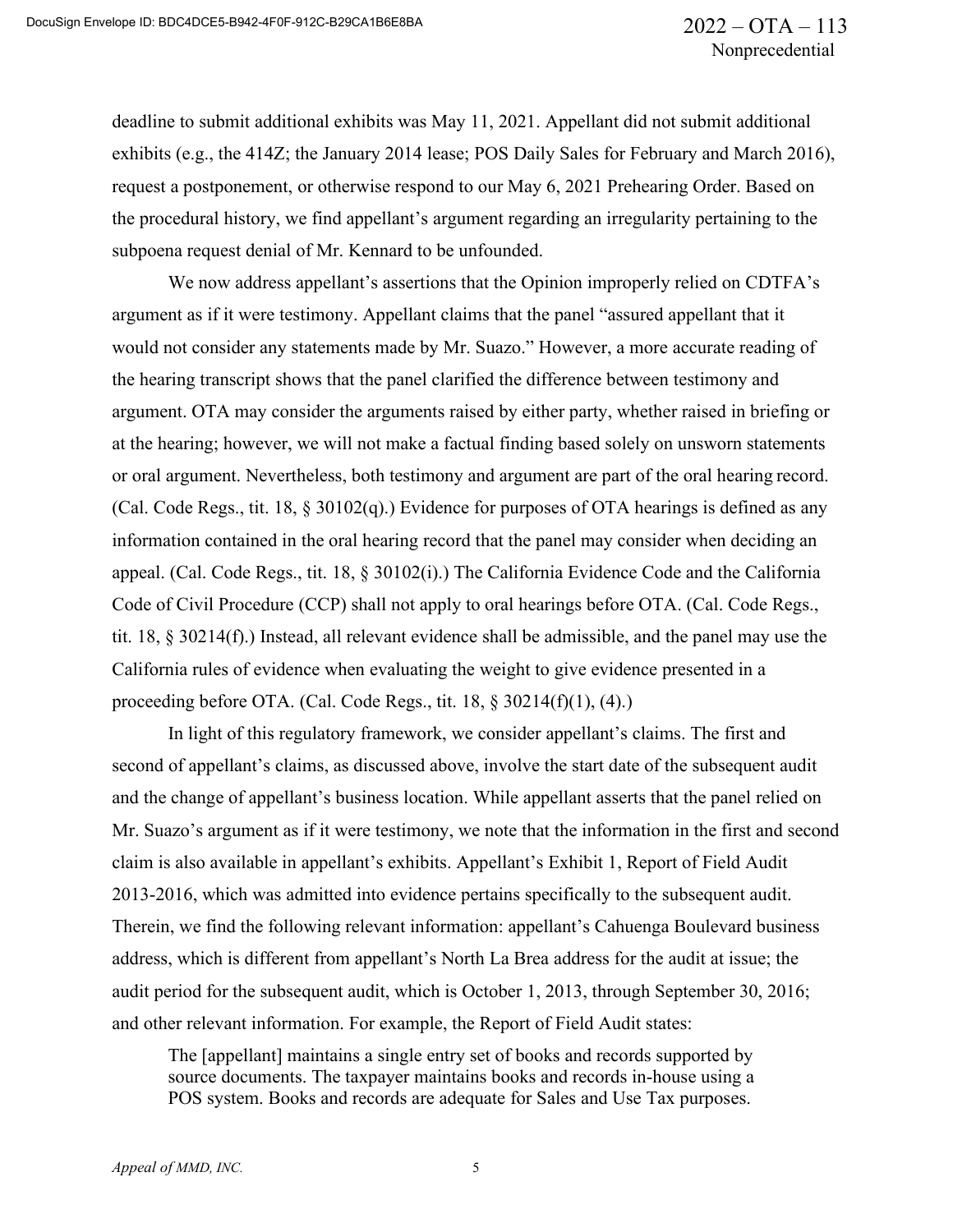. . . A review of sales invoices indicated that sales tax reimbursement was added to the selling price of taxable sales.

As such, we find appellants first and second claims to be unsubstantiated, and that OTA's finding was supported by admitted evidence.

Regarding appellant's third claim that the 2015 Survey is hearsay, speculative, and not probative in light of CDTFA's 2013-2016 no change audit, we find this argument unpersuasive. The administrative hearsay provision under Administrative Procedures Act section 11513, which limits the admittance of hearsay to supplement direct evidence, is inapplicable to proceedings before the OTA. (Cal. Code Regs., tit. 18, § 30216(d).) Without this limitation, evidence that is admitted without objection is sufficient to sustain a finding. (*Powers v. Board of Public Works*  (1932) 216 Cal. 546, 552; *Gallagher v. Connell* (2004) 123 Cal.App.4th 1260, 1268.) Here, the 2015 Survey was properly admitted into evidence without objection. Whether a panel finds evidence to be probative is under the purview and at the discretion of the panel, not a party's counsel. (See Cal. Code Regs., tit. 18, § 30214(f).) Accordingly, we find appellant's third claim is without merit.

Based on the foregoing, we find that appellant has failed to establish that there was an irregularity in the proceedings which prevented a fair consideration of the appeal.

#### *Insufficient Evidence*

Next, we address whether appellant has established that there is insufficient evidence to justify the Opinion. (Cal. Code Regs., tit.  $18$ ,  $\S$  30604(a)(4).) To find that there is an insufficiency of evidence to justify the opinion, we must find that, after weighing the evidence in the record, including reasonable inferences based on that evidence, the panel clearly should have reached a different opinion. (*Appeals of Swat-Fame, Inc., et al.*, 2020-OTA-045P; *Sanchez-Corea v. Bank of America* (1985) 28 Cal.3d 892, 907.)

For the same reasons discussed above, appellant argues that the consideration of the "incorrect facts" in the Opinion demonstrates that there is insufficient evidence to justify the Opinion. CDTFA does not agree; it argues that appellant's PFR is mostly a reiteration of the same contentions made in its opening brief, additional brief, and oral arguments. In addition, CDTFA posits that appellant chose not to include the subsequent audit working papers in its exhibits despite possessing them. CDTFA asserts that it timely submitted evidence of appellant's liability throughout the briefing process.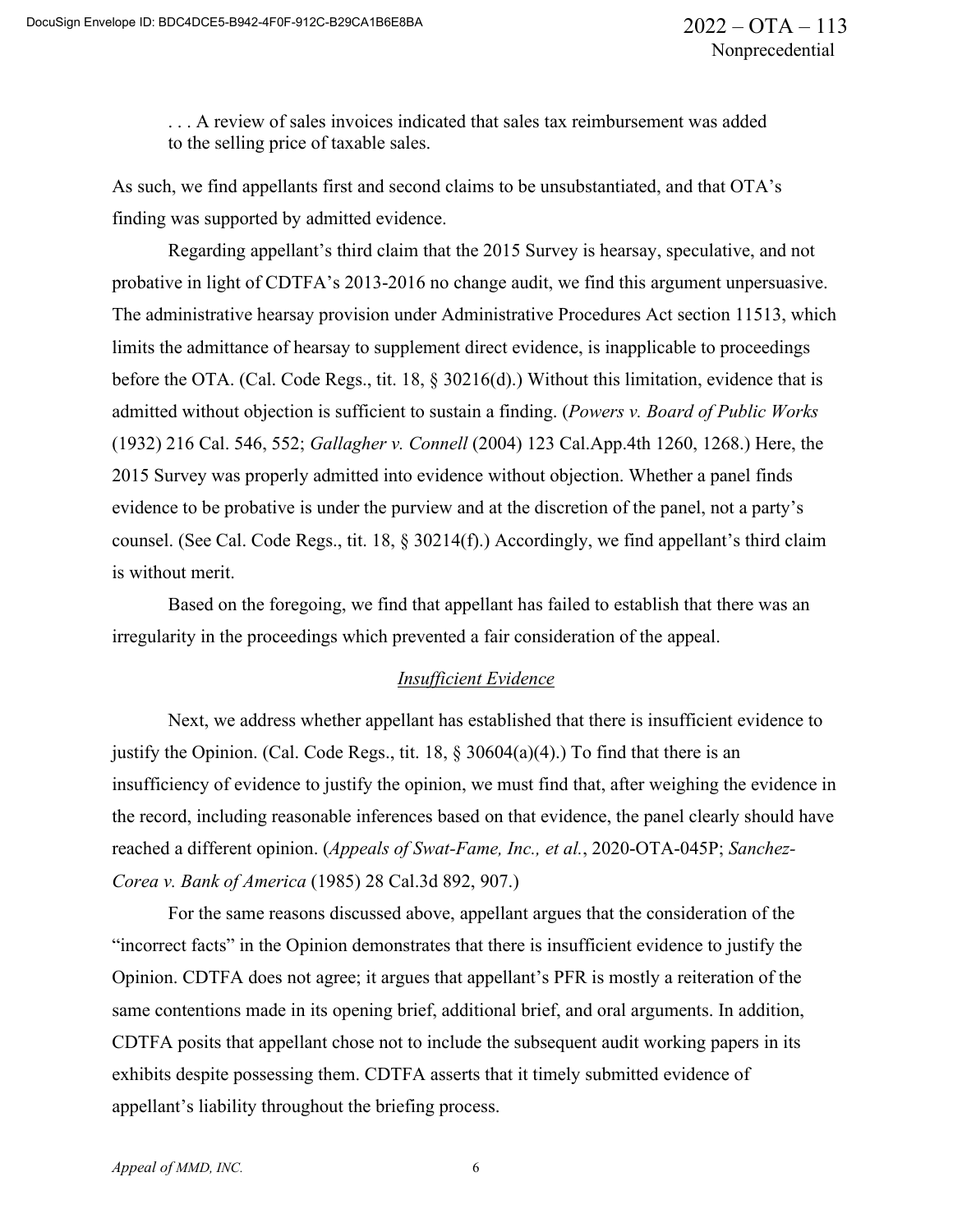During the appeals proceeding, CDTFA submitted the AWPs, the reaudit workpapers, the NOD, the documentation on the Statewide Compliance and Outreach Program Lead, as well as other evidence to support its position. We agree that appellant's PFR reiterates arguments that were heard, but nevertheless rejected, by the panel in the underlying appeal. Appellant's attempt to reargue an issue that we have already considered and decided are not grounds for a hearing. (*Appeal of Graham and Smith*, 2018-OTA-154P.) Moreover, appellant could have submitted additional documentary evidence regarding the subsequent audit after the denial of appellant's subpoena requests, yet it elected not to. Based on the foregoing, we find that appellant has failed to establish that there was insufficient evidence to justify the Opinion.

#### *Error in Law*

Finally, we must determine whether appellant has established there was an error in law that occurred during the appeals hearing or proceeding. (Cal. Code Regs., tit. 18, § 30604(a)(6).) As stated in CCP section 657, an error in law "occurring at the trial and excepted to by the party making the application," is grounds for a new trial. This includes situations where, for example, the trial court made erroneous evidentiary or procedural ruling. (See, e.g., *Donlen v. Ford Motor Co.* (2013) 217 Cal.App.4th 138; *Ramirez v. USAA Casualty Ins. Co.* (1991) 234 Cal.App.3d 391.) It must be "reasonably probable" that the party moving for a new trial would have obtained a more favorable result absent the error. (See, e.g., *Saxena v. Goffney* (2008) 159 Cal.App.4th 316; *McCoy v. Pacific Maritime Assn.* (2013) 216 Cal.App.4th 283.) "'Reasonable probability' does not mean 'more likely than not'; it means merely a 'reasonable chance, more than an abstract possibility.'" (*Martin–Bragg v. Moore* (2013) 219 Cal.App.4th 367, citing *College Hosp. Inc. v. Superior Court* (1994) 8 Cal.4th 704, 715.)

Appellant argues that OTA's denial of appellant's right to examine Mr. Kennard, the panel's consideration of Mr. Suazo's statements made during the hearing, and CDTFA's failure to provide written evidence supporting its statements about the subsequent audit constitute an error of law that should be corrected at a rehearing. Appellant claims that this error can be corrected by allowing a limited examination of Mr. Kennard to ascertain the correct facts surrounding his audit that are relevant, probative, and helpful to the panel in reaching a decision on whether the observation test and the \$50.33 average sales price per customer are reasonable.

In response, CDTFA asserts that appellant has not argued that there was a procedural error made in the hearing. CDTFA argues that appellant's disagreement with the findings